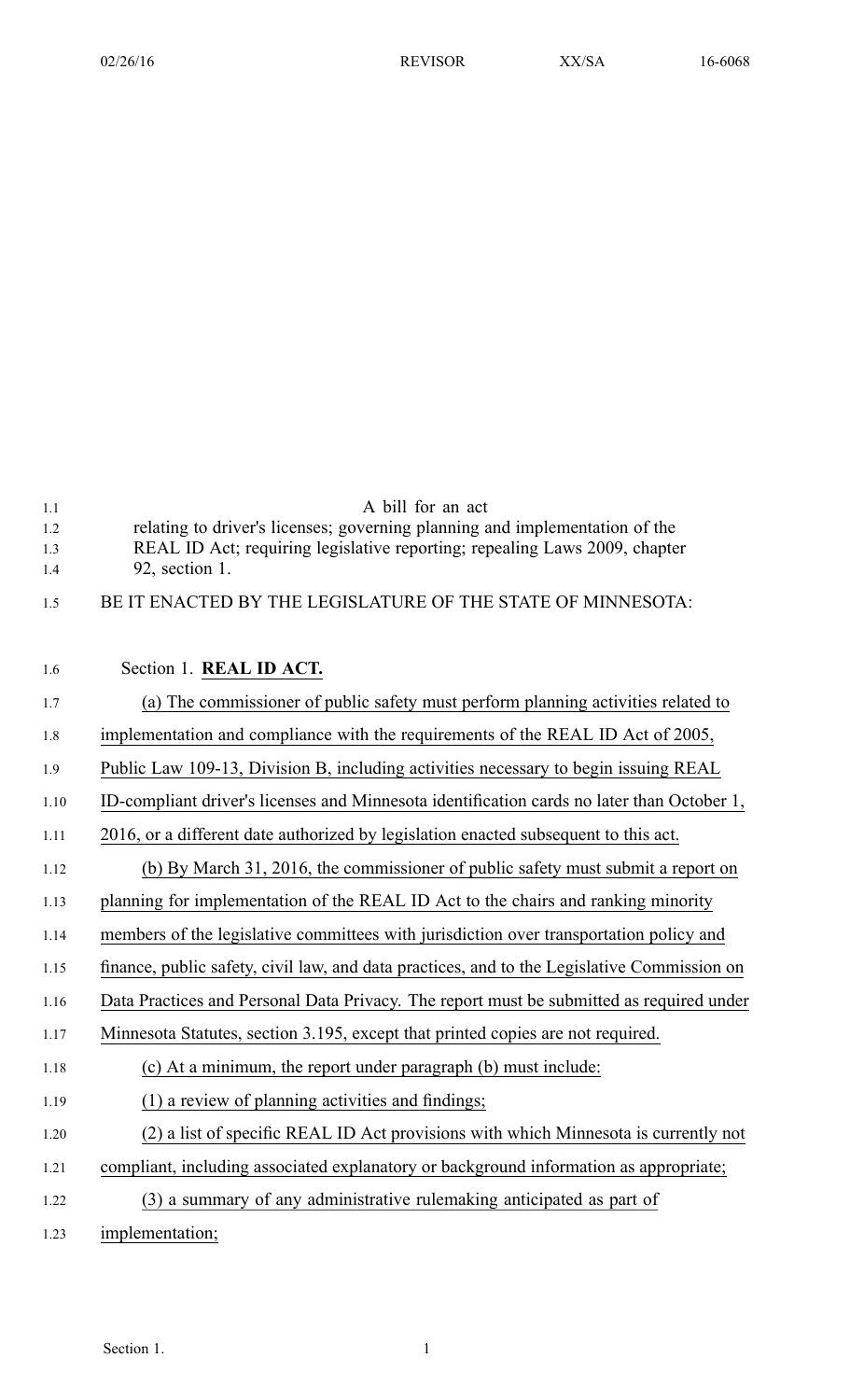|      | 02/26/16                                                                                      | <b>REVISOR</b> | XX/SA | 16-6068 |  |
|------|-----------------------------------------------------------------------------------------------|----------------|-------|---------|--|
| 2.1  | (4) a copy of any draft certification documents developed under Code of Federal               |                |       |         |  |
| 2.2  | Regulations, title 6, section 37.55;                                                          |                |       |         |  |
| 2.3  | (5) a summary of any implementation guidance or communications provided by the                |                |       |         |  |
| 2.4  | United States Department of Homeland Security;                                                |                |       |         |  |
| 2.5  | (6) an itemized estimate of costs to achieve compliance; and                                  |                |       |         |  |
| 2.6  | (7) any recommendations for legislative changes in conjunction with authorization             |                |       |         |  |
| 2.7  | to implement the REAL ID Act.                                                                 |                |       |         |  |
| 2.8  | <b>EFFECTIVE DATE.</b> This section is effective the day following final enactment.           |                |       |         |  |
| 2.9  | Sec. 2. EXTENSION OF TIME TO COMPLY.                                                          |                |       |         |  |
| 2.10 | The commissioner of public safety shall act as soon as possible, in coordination with         |                |       |         |  |
| 2.11 | the governor and legislature, to seek an extension from the United States Department of       |                |       |         |  |
| 2.12 | Homeland Security to meet REAL ID Act requirements, in order to allow holders of              |                |       |         |  |
| 2.13 | Minnesota-issued driver's licenses or identification cards to access military bases and other |                |       |         |  |
| 2.14 | restricted federal facilities while the state completes full planning and implementation of   |                |       |         |  |
| 2.15 | the REAL ID Act.                                                                              |                |       |         |  |
| 2.16 | <b>EFFECTIVE DATE.</b> This section is effective the day following final enactment.           |                |       |         |  |
| 2.17 | Sec. 3. OFFICIAL PURPOSE.                                                                     |                |       |         |  |
| 2.18 | (a) No holder of a Minnesota driver's license or identification card is bound by              |                |       |         |  |
| 2.19 | requirements of the Department of Homeland Security regarding use of this state's driver's    |                |       |         |  |
| 2.20 | license for identification purposes unless that use is specifically included in the REAL ID   |                |       |         |  |
| 2.21 | Act of 2005, Public Law 109-13, Division B, on the effective date of this section until the   |                |       |         |  |
| 2.22 | requirements of paragraph (b) have been fulfilled.                                            |                |       |         |  |
| 2.23 | (b) Any change ordered by the Department of Homeland Security in the use of                   |                |       |         |  |
| 2.24 | the state's driver's license for identification purposes must be reviewed by a committee      |                |       |         |  |
| 2.25 | consisting of the majority leader of the senate or a designee; the speaker of the house or    |                |       |         |  |
| 2.26 | a designee; and the chairs and ranking minority members of the senate and house of            |                |       |         |  |
| 2.27 | representatives committees and divisions with jurisdiction over transportation policy,        |                |       |         |  |
| 2.28 | transportation finance, civil law, data practices, and judiciary.                             |                |       |         |  |
| 2.29 | <b>EFFECTIVE DATE.</b> This section is effective the day following final enactment.           |                |       |         |  |
| 2.30 | Sec. 4. RULEMAKING; REAL ID ACT.                                                              |                |       |         |  |
| 2.31 | (a) The commissioner of public safety must amend Minnesota Rules as expressly                 |                |       |         |  |

2.32 necessary to issue <sup>a</sup> REAL ID-compliant driver's license and <sup>a</sup> REAL ID-compliant